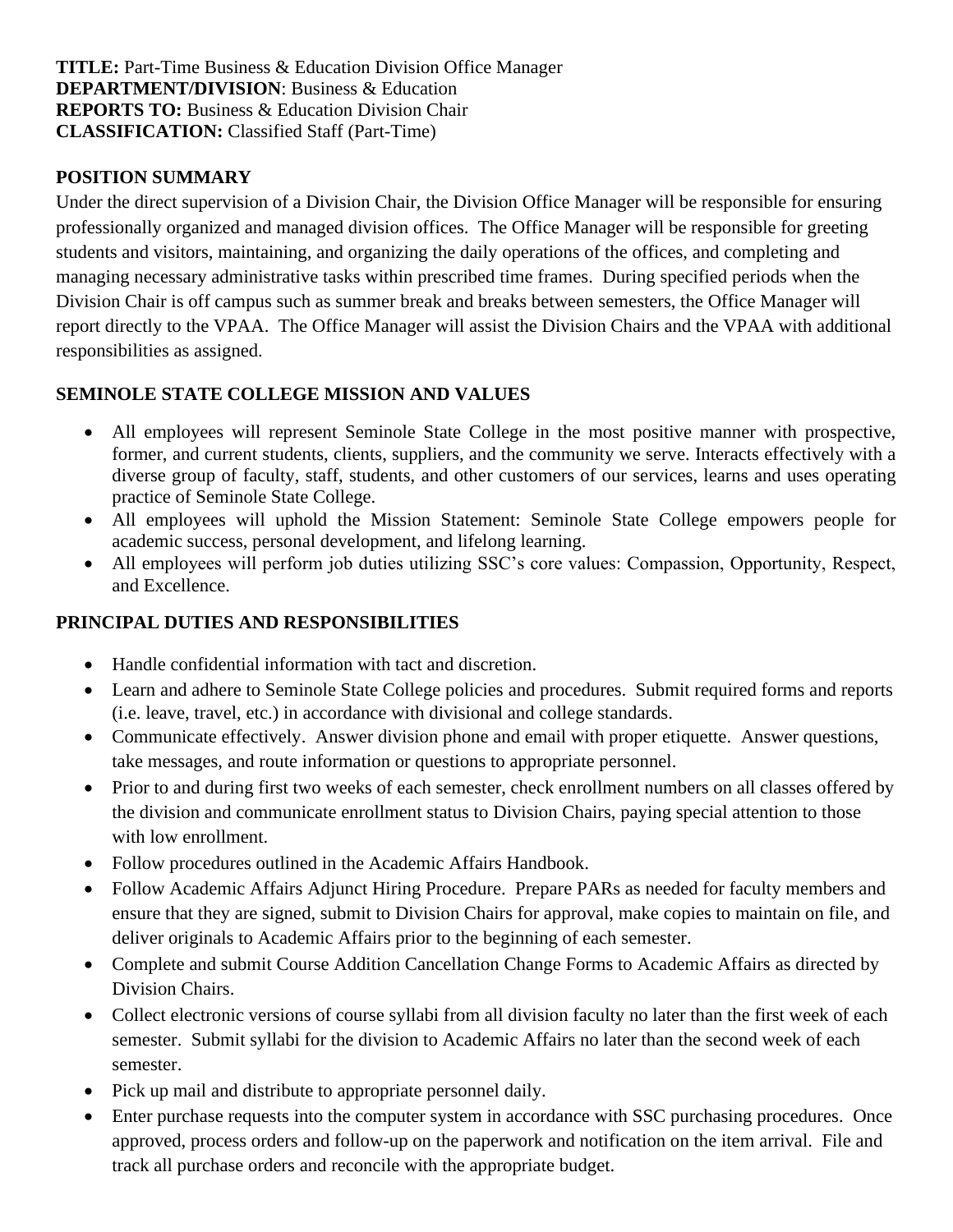- Prepare and post faculty office schedules. Maintain a record of the door schedules for the division and submit electronic copies to Academic Affairs no later than the second week of each semester.
- Prepare and post classroom usage signs prior to the beginning of each semester for classrooms used by the division or as assigned. Keep classroom usage signs updated throughout each semester.
- Assist Division Chairs in maintaining division budget(s) and accurate financial records, keeping Chairs person updated regarding budget status.
- Maintain and coordinate the use of keys for the division and keep the division office secure.
- Supervise student workers. Monitor hours/timecard for accuracy and budget and Affordable Care Act constraints. Assist Division Chairs in hiring of student workers.
- Maintain up-to-date divisional contact list (cell phone, address, email etc.) for all personnel within the division and revise and distribute each semester.
- Maintain and keep all personnel files current and accurate.
- Be trained on and assist with the duties of the Mailroom Clerk and switchboard in accordance with mailroom guidelines under direct supervision of the Administrative Assistant to the Vice President for Academic Affairs (VPAA).
- Contribute to the production of class schedules and college catalogs as directed by Division Chair.
- Perform other duties as assigned by supervisor.

## **OTHER DUTIES AND RESPONSIBILITIES**

- Proctor exams in the division as assigned.
- File Division paperwork and maintain and organize other office and student files as needed.
- Attend division meetings, take minutes, maintain file of minutes, and disseminate to appropriate personnel.
- Maintain office supplies and divisional printers and replenish as needed.
- Greet all division visitors, assist students with specific questions as needed, and schedule appointments with the Division Chair as appropriate.
- Complete and disseminate copy work as directed by Division Chair.
- Notify students when classes are cancelled for the entire semester as directed.
- Post signs regarding cancelled classes as requested by Division Chair.
- Correspond with and assist (train) full-time and adjunct faculty about important procedures, use of technology, upcoming events, and other division matters including travel claims, leave forms, and other required paperwork.
- Help coordinate and administer special events such as the Interscholastic Meet.
- Facilitate special events for division or other campus entities as assigned.

# **KNOWLEDGE, SKILLS AND ABILITIES REQUIRED**

- High School diploma required with college course credit and three years clerical/secretarial experience preferred
- Computer competence in Microsoft Word, Microsoft Excel, e-mail, and internet
- Effective organizational skills and the ability to multi-task
- Effective interpersonal skills
- Professional oral and written communication skills
- Proof-reading and preparing error free final copies; Copying, routing, and filing of materials